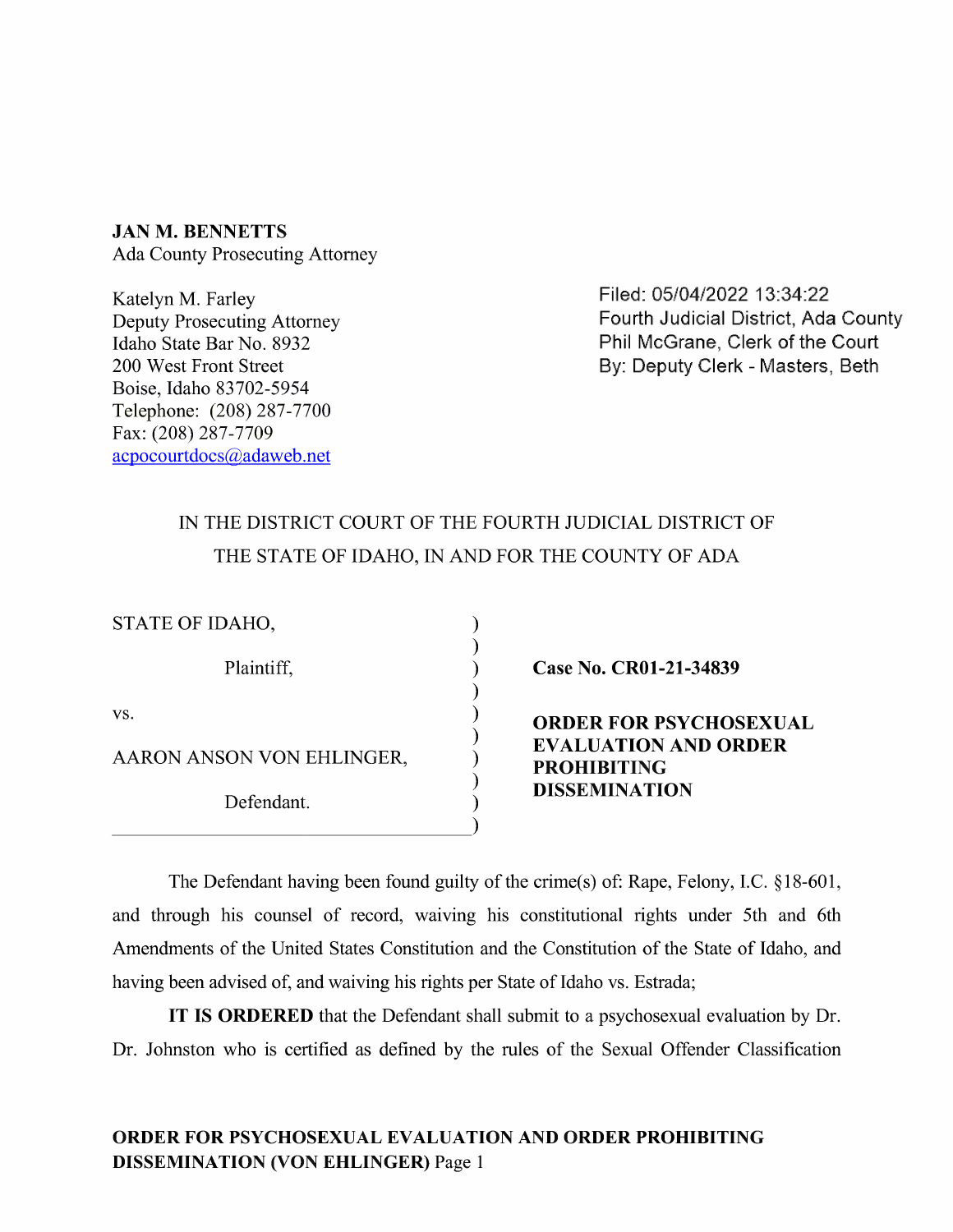Board<sup>1</sup>, at the expense of Ada County. Ada County shall have the right to be reimbursed from *the defendant for the cost of the evaluation.* The evaluator and essential staff Jessica A. Simpson shall have access to the defendant at the Ada County Jail if the defendant is in custody. The evaluator shall prepare a report and submit it to the court in written form in compliance with I.C. 18-8316. The evaluation shall be in the format established by the Sexual Offender Management Board. The evaluator may require a polygraph examination, if necessary to determine the defendant's risk in accordance with the rules established by the Sexual Offender Management Board.

**IT IS FURTHER ORDERED** that the pursuant to I.C.R. 32(h)(2), the presentence investigator may release information relating to the defendant's criminal history and law enforcement reports related to the offense for which the defendant is to be sentenced to persons preparing reports to assist the court in sentencing pursuant to a court-ordered evaluation. Any person receiving such information shall not release that information to any other person or agency. A violation of I.C.R. 32(h)(2) shall be deemed contempt of court and subject to appropriate sanctions.

**IT IS FURTHER ORDERED** that the Ada County Prosecuting Attorney's Office is permitted to release a copy of medical records and/or CARES records that were obtained pursuant to prior order(s) of the Court to the evaluator for the evaluator's use in conducting said evaluation.

**IT IS FURTHER ORDERED** that the Ada County Prosecuting Attorney's Office release a copy of the defendant's NCIC report to the evaluator for the evaluator's use in conducting said evaluation.

**FURTHERMORE, IT IS ORDERED** that immediately following the completion of the evaluation, the evaluator is hereby ordered to return the defendant's NCIC report to the Ada County Prosecuting Attorney.

<sup>&</sup>lt;sup>1</sup> The rules of the Sexual Offender Classification Board were drafted pursuant to the legal authority of Section 18-8312(7), Idaho Code, to implement the provisions of Sections 18-8321, Idaho Code effective October 1, 2004.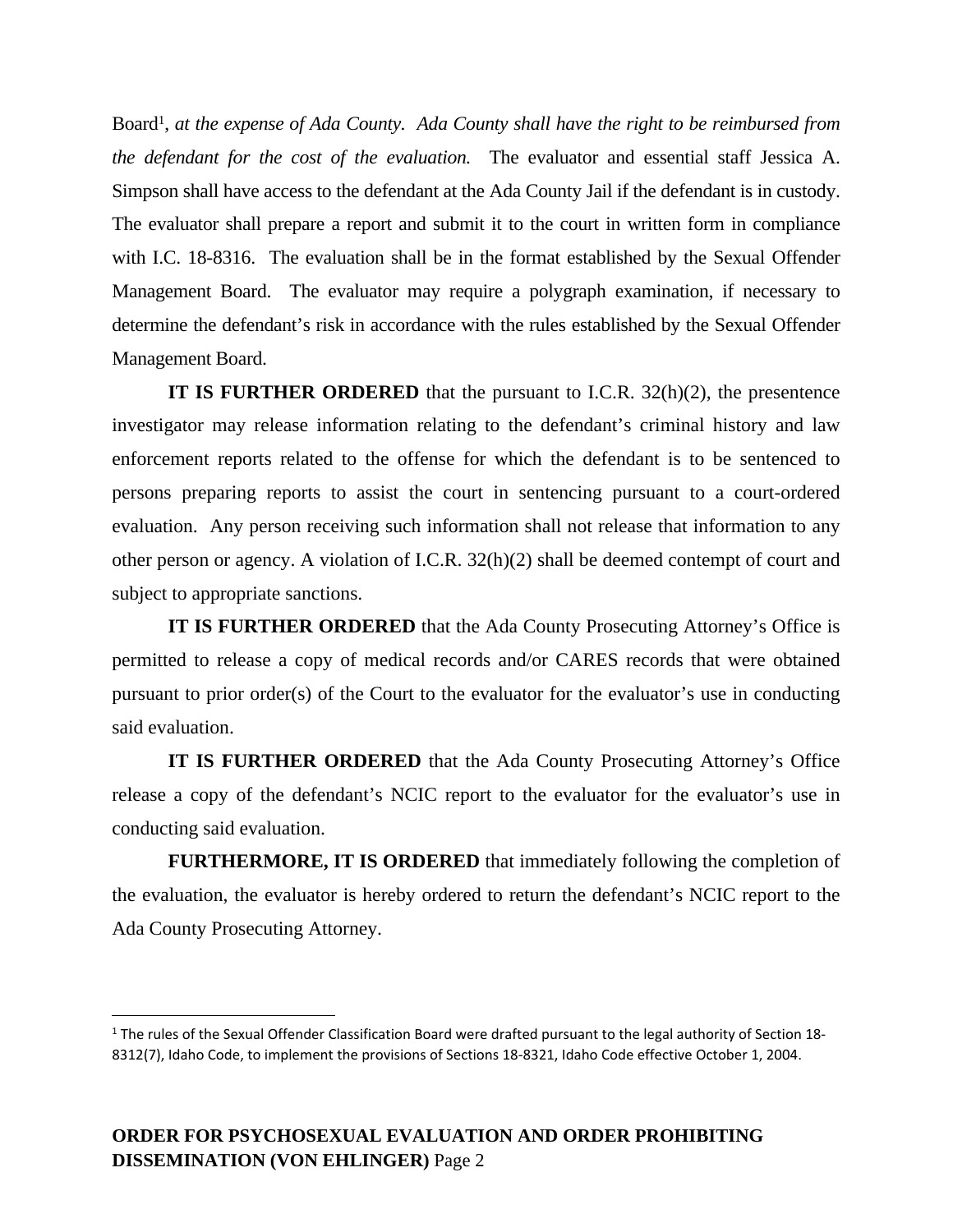Given the confidential and sensitive nature of this information as described above, and to protect the privacy interests of the patient(s) involved, the Court further orders there be no unauthorized copying, duplicating, dissemination, or redistribution of this information.

DATED 5/3/2022 3:08:35 PM WL/ District Judge

Submitted by:<br>**JAN M. BENNETTS** 

Ada County Prosecutor<br>Mattlepofarley

Deputy Prosecuting Attorney